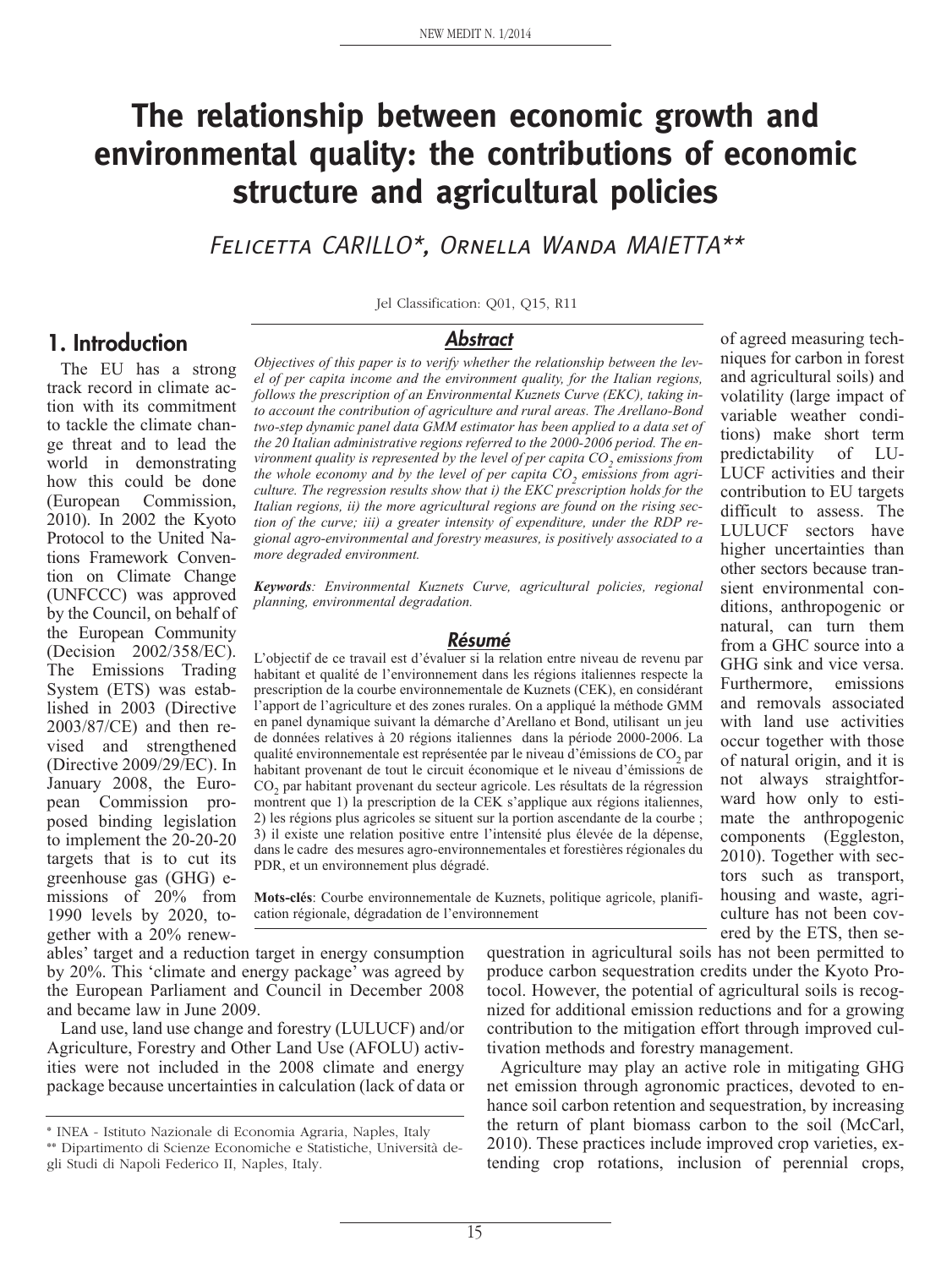tillage/residue and nutrient management, water management and land use change to grasslands or forest (Ostle *et al*., 2009). Even if the sequestered carbon is lost in 20-40 years, agriculture may provide a low-cost option for carbon sequestration bridging to an even lower-cost set of options in the future. Land management practices, promoted by proper land use policy, can protect existing carbon stocks and ensure the resilience of carbon sequestration in agricultural soils. In case property rights and the lack of a clear single-party ownership in certain areas may inhibit implementation of management changes, contract terms and liability for discounting carbon-preserving practices could be effective for the adoption of mitigating GHG practices. However, farmers will not adopt unprofitable agricultural mitigation practices in the absence of incentives. Dynamic models of land base interactions between forests, agriculture and urban development show that receipt of significant carbon-related payment by landowners in agriculture and forestry has substantial impacts on the levels of terrestrial carbon sequestration. Uncertainty in the amount of carbon sequestered could be dealt with by making credits claimable only to the extent that there is a given certainty (for example, 95%) in the amount of carbon sequestered or by giving incentives in the form of risk managing insurance (Marland *et al*., 2001).

The Common Agricultural Policy has introduced the cross-compliance conditions for eligibility to the Single Farm Payment that could be used to incentive farmers to move towards mitigating GHG practices. Aids for the adoption of environmental friendly techniques are also provided through the annual agro-environmental payment included in the regional Rural Development Plans (RDPs).

Objective of this paper is to verify the role played by the Italian rural regions in the mitigation of environment degradation and their contribution to the choice of a sustainable development path for the territory where they are located in.

The definition of rural areas is the one commonly used in literature that refers to fragile economic systems which need public support, aimed at overcoming their social and economic problems: depopulation, productive specialization mainly based on agriculture and general difficulty of implementing local policy able to ignite an endogenous process of economic development. On the other hand, rural areas have to cope with the same problems of industrial and urban areas, such as the scarcity of natural resources and the environmental degradation. However, rural economic systems may potentially contribute to guarantee a path of sustainable economic development more than the urban ones.

Recently many Italian rural areas have experienced strong structural changes towards integrated economic systems which have diversified their productive activities mainly through the development of agricultural services supply. This process was facilitated by the network of relations between farms and local actors and by valorizing the

cultural identity of communities, the local tourist attractions and the landscape resources (OECD, 2009; ECORYS, 2010).

The quality of natural resources, therefore, can be the key-variable of the new production mix since rural areas have strong economic incentives to properly manage natural, cultural and human capital resources, which are the inputs of the new services. Environment preservation and economic growth in rural areas can, therefore, be complementary, with a bidirectional causal relationship and it may be crucial to investigate this relationship specifically for rural areas.

Several empirical research works regress some indicators of environmental quality on the level of per capita income, showing a correlation between economic growth and environmental quality. This relation assumes the form of an inverted U, namely increasing levels of per capita income lead initially to a degradation of the environment and then, after a certain level of per capita income, to an improvement in environmental quality. This empirical regularity is called the Environmental Kuznets Curve (EKC).

This relationship stresses that the improvement in the population living standard, associated to economic development, increases the awareness of the problems due to the environmental degradation and brings to a higher demand for and supply of environmental quality. The resulting changes in the production side are the use of cleaner technologies and the loss of economic importance of traditional and less environmental friendly sectors.

The present paper intends to verify whether and how the Italian rural development and the evolution of the Italian agriculture have generated a positive impact on the environmental quality. Particularly, the paper intends to verify whether rural areas have reinforced or not the effect of the economic growth on environmental quality and what the contribution of rural policies has been in this respect.

The Kuznets relationship has been studied by using a regional panel data referred to the period 2000-2006. Pollution is represented by the level of per capita emissions of CO<sub>2</sub> regressed on the level of GDP per capita of the Italian regions and on other variables reflecting the kind of rural development and the intensity of agricultural policies.

The paper is organized as follows. Section 2 briefly reviews the theoretical debate and the empirical evidence on the relationship growth-environmental quality. Sections 3 and 4 illustrate the applied methodology by focusing on the econometric approach and on our data. Section 5 describes the results while Section 6 reports some concluding remarks.

### **2. The Sustainable Growth and the EKCs**

The broad debate on the relationship between economic growth and environment is deeply rooted in the concept of economic scarcity, developed by the classics of the economic theory, particularly in the Malthusian and neo-Malthusian theories, and by more recent authors, such as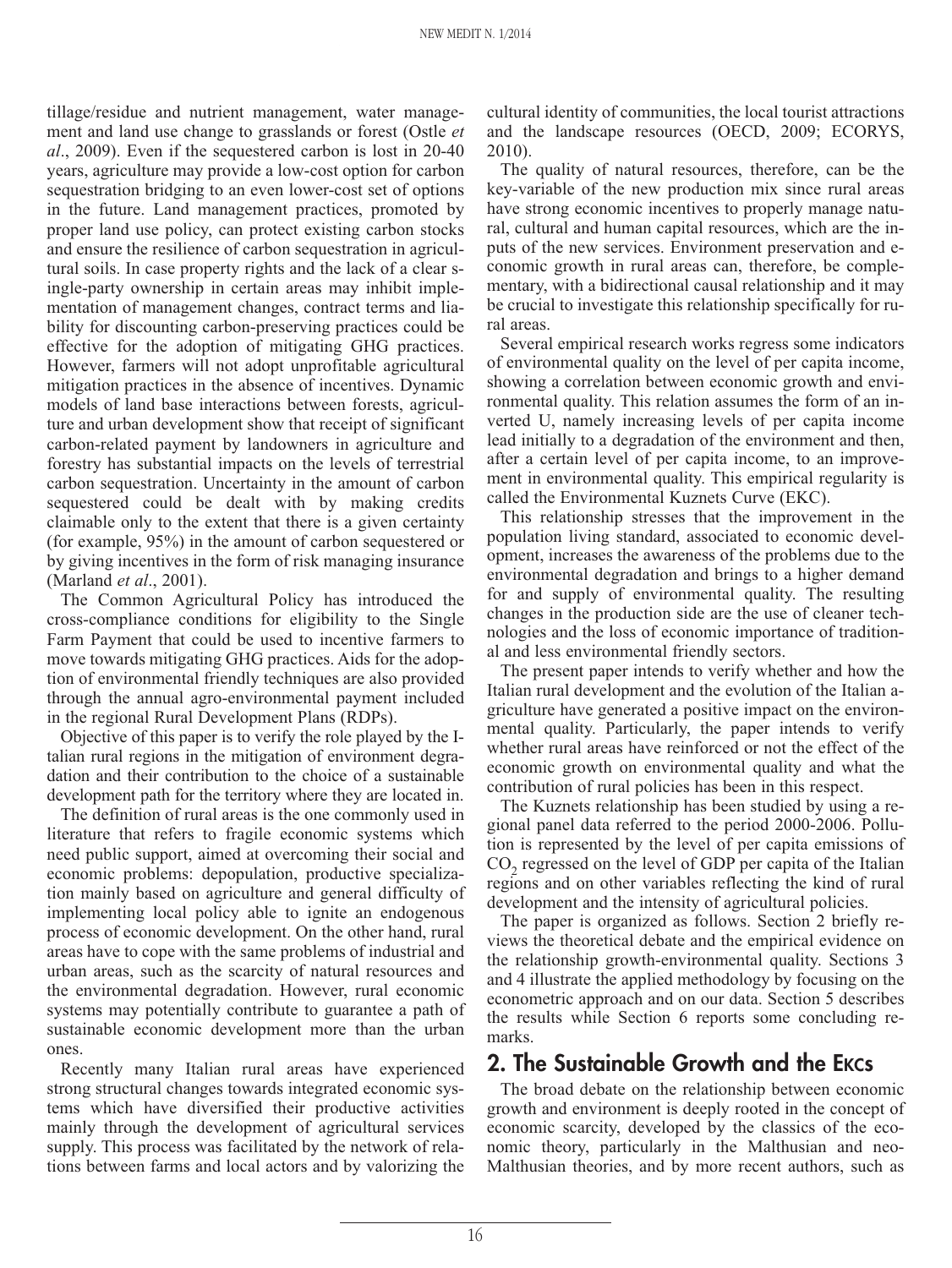Georgescu Roegen (1971). This latter stated that, given the physical limits of nature, a model based on continuing economic growth will exponentially increase the pressure on natural resources up to their exhaustion. Economic growth is sustainable in the long run only in a model based on negative growth rates.

In the '70s some researchers introduced the energy, the natural resources and the environmental pollution in the neo-classical theory of growth and reached the conclusion of an unsustainable growth that gave birth to the pessimistic prescription of the Rome Club (Meadows *et al.,* 1972). Afterwards, during the '90s, together with other studies, the Brundtland Commission report (World Commission on Environment and Development, 1987) introduced the idea that economic growth has to be environmentally sustainable.

The endogenous growth theory has focused on the conditions that make economic growth sustainable in the long run (Aghion and Howitt, 1998). More precisely the Schumpeterian endogenous models introduce the presence of a research sector which produces vertical innovation and is cleaner than the material good sector. The growth is sustainable if the rate of accumulation of cleaner technologies is higher than the rate of accumulation of physical capital (Cavallaro, 2002).

Within this debate, the Environmental Kuznets Curves have been imposed as a tool useful for the empirical evaluation of environmental impact of growth and of public policies. The idea behind this curve, empirically tested, is that the relationship between economic growth and environmental quality follows an inverted U shape.

The EKC relation shows that different stages of economic development have different impact on the environment, indicating that as the per capita income (or per capita wealth) increases, the economy shows first an increase in pressure on the environment, in terms of more pollution and of a more intensive use of natural resources. Then, at a certain level of income, called *the turning point*, there is a trend reversal, which results in a virtuous cycle of improvement and of reduction in the economic pressure on the environmental resources.

The EKC path has been originally observed for some phenomena of air pollution (particulates,  $SO_2$ , NOX and  $CO_2$ ) and river water since the '90s. Several studies have tested the EKC with a cross-country approach, using data on products from *General Environmental Monitoring System* (GEMS), which contains information on the contamination of air and water from the most common pollutants actually known (Dasgupta *et al*, 2002).

Among those who have first estimated the EKC, Grossman and Krueger (1993) explain the relation by the *scale effect* of growth, that is increasing returns, associated to growth, make technology more efficient and reduce the cost of pollution abatement; at the same time, the *substitution effect* makes it possible to shift to cleaner and non-renewable resource-saving techniques; finally, because of the *compo-* *sition effect* of output, consumption of polluting products is reduced and the weight of the cleaner tertiary sector is increased.

These models seem to suggest a path of *laissez-faire* (Andreoni and Levinson, 2001), that is increasing income automatically will ensure the improvement of environmental quality.

However, many empirical studies are skeptical in this respect emphasizing the importance of policies to protect the environment (Dasgupta *et al*., 2002; Panayotou, 1997) and stressing the limits of the family of estimated EKCs for the following aspects.

First of all, the data concern mainly the developed countries and are scarce for developing countries. In fact, some researchers point that the relationship is first increasing and, after a certain level of income, becomes constant (*Race to the Bottom Scenario*), because pollution is decreasing in the developed countries but increasing in the developing ones. This result is mainly due to the world economic globalization that leads to a "specialized production", in which much polluting technologies are utilized in countries with low incomes and, therefore, with little or no regulation and less social attention to environmental problems. The relocation of more polluted firms in countries, with weak or absent environmental regulations, and the increasing imports from them because of lower costs (*environmental dumping*) brings to no reduction in world pollution (Cavallaro, 2002).

Furthermore, it is emphasized that the EKC doesn't fit with all the pollutants. In general, the data of many types of pollutants are scarce everywhere, there is no information about approximately 100 types of potentially toxic materials, both in terms of toxicity degree and of countries' level. Many researchers suggest that the curve has a steady growth path since, against the reduction of some conventional pollutants which are monitored, many others, newly introduced *(New Toxics)*, are ignored and would actually increase the level of the existing pollution (Dasgupta, 2002). They refer to certain persistent organic pollutants, which are recognized as very dangerous because they cause a major damage to human health and they accumulate in plants and animals becoming difficult to eliminate (for example, the dioxins).

# **3. The Methodology 3.1. The empirical specification of the EKCs**

In the present paper, the following functional specification of the EKC has been adopted to examine the impact of per capita GDP on the level of pollution in the Italian regions observed from 2000 to 2006 (1):

$$
LnCO2_{i,t} = LnGDP_{i,t} + LnGDP_{i,t}^{2} + \bar{X}_{i,t} + U_{i,t} \tag{1}
$$

Where:

- *LnCO*<sub>2*i,t*</sub> is the natural logarithm of  $CO_2$  per capita emissions at time (*t*) in region (*i*);
- *LnGDP*<sub>it</sub> and *LnGD*<sub>it</sub><sup>2</sup> are the natural logarithms of per capita *GDP* at time (*t*) in region (*i*) and its square;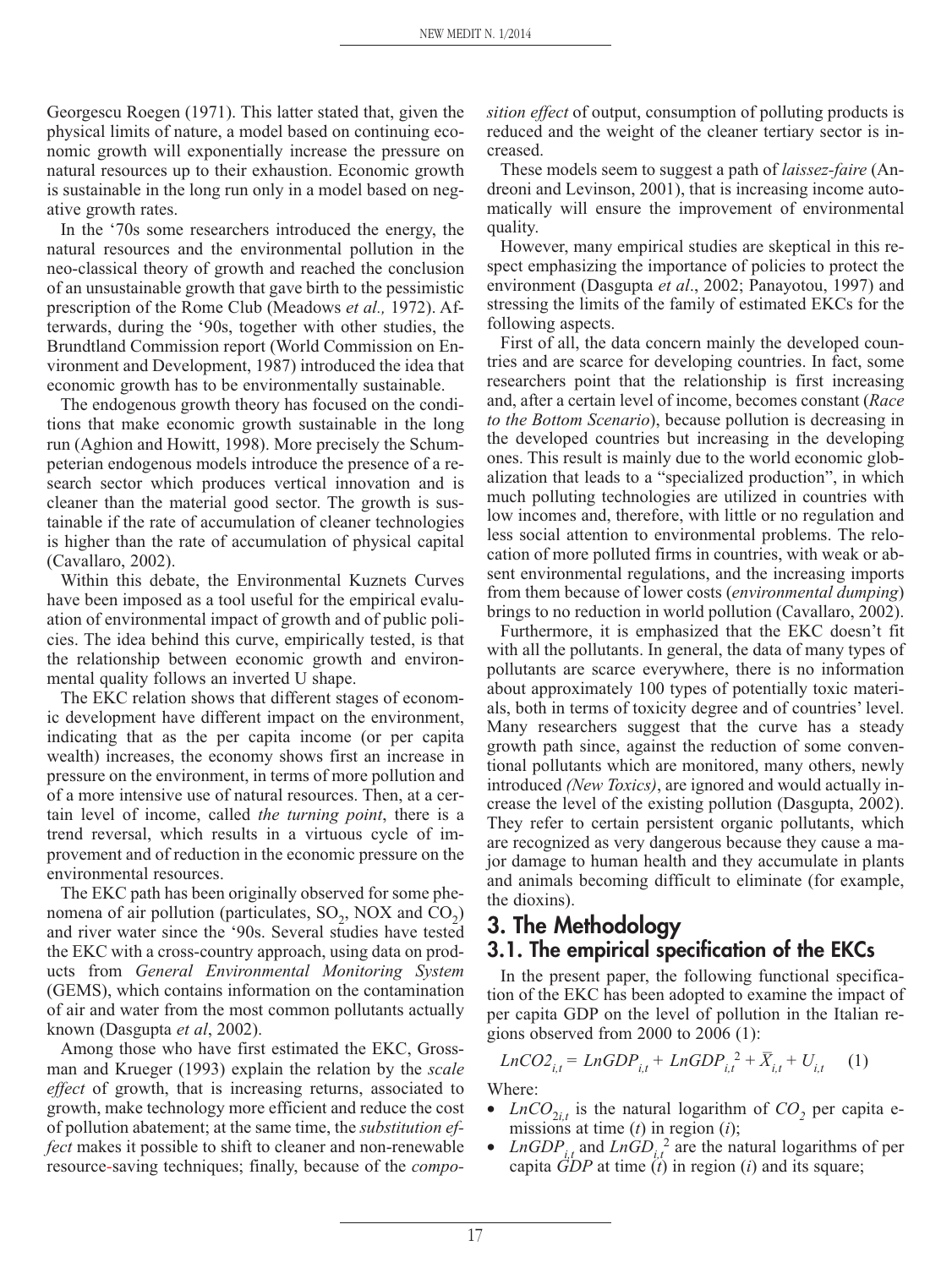- $\bar{X}_{i,t}$  is a vector of covariates utilized as proxies to explain the role of economic structure, of agriculture and of agricultural policies;
- $U_{i,t}$  is the error term at time (*t*) for region (*i*).

Several econometric problems may arise from estimating equation (1).

Time-invariant region characteristics (fixed effects), such as geography and demographics, may be also correlated with the explanatory variables. The fixed effects are contained in the error term in equation (1), which consists of the unobserved region-specific effects,  $v_i$ , and the observation-specific errors,  $e_{i,t}$ :  $U_{i,t} = v_i + e_{i,t}$ 

In panel data, the lagged dependent variable  $(LnCO<sub>2i,t</sub>$  in our case) is correlated with the unobserved region-specific effect residuals  $(v_i)$ .

In large-*T* panels, a shock to the region's fixed effect, which shows in the error term, will decline with time. Similarly, the correlation of the lagged dependent variable with the error term will be insignificant.

In small-*T* panels, such as the panel dataset of this paper, which has a short time dimension  $(T = 7)$  and a larger individual dimension  $(N=20)$ , the Arellano-Bond two-step dynamic panel data GMM estimator is recommended to overcome the above-mentioned problems.

Equation (1) has also been used to investigate the relation between the level of  $CO<sub>2</sub>$  emissions from agriculture and the level of *GDP*, taking into account the structure of regional agriculture and the agricultural policies.

Specifically, the role of agriculture and of rural development is investigated through the following variables:

- the degree of urbanization (Urban population rate)
- the share of areas classified as "rural" in the regional Rural Development Plans (Rural areas *per capita*)
- the payments for agro-environmental and forestry measures provided in the RDP (Agro-environmental outlay on Agricultural Value Added, VA)
- the incidence of agro-tourism (Number of agro-tourism *per capita* and per farm)
- the incidence of organic farms (Number of organic farms *per capita* and per farm).

#### **3.2. The proxies for environmental quality**

In this paper the environmental quality is represented by the level of the carbon dioxide emissions, estimated for the Italian regions by ENEA (ENEA, 2010). Carbon dioxide emissions represent the pollutant most responsible for the greenhouse effect. In fact, in 2007, greenhouse gases were quite totally due to the  $CO<sub>2</sub>$  emissions, which amounted to 475,302 Gg and represented around 86% of total emissions of greenhouse gases (ENEA, 2010). For this reason, this gas level is estimated at a regional level, with a privileged analysis with respect to other gases.

The methodological path, followed by ENEA in order to estimate the inventory of polluting emissions, is based on the direct ratio between energy consumptions, estimated on

the chosen local scale, and the emission factors. At a regional level, ENEA estimates the activity sources, derived from the data of the Annual Regional Energy that ENEA processes each year, multiplied by the emission factor. This latter is appropriate for specific emission coefficients, expressed in tons of substance emitted per ton of equivalent fuel consumed (ENEA, 2010). The sources of activities are represented by the combustion processes of the energy industries (power generation, refineries, etc.), manufacturing industries and construction, transport and other sectors (commercial, residential, agriculture and fisheries). This group, called "Energy" sector, releases polluted gases: it is the most responsible for the greenhouse effect. Regional estimates of CO<sub>2</sub> emissions' inventory, utilized in this study, refer to the  $CO<sub>2</sub>$  resulting from these energy processes; so the regional levels depend on the energy sources used (production, processing and final uses) and on solutions for their reduction, therefore, they are different at a regional level. Also, the Italian regions are very different in GDP *per capita,* in economic structure and in their agriculture; then there is enough heterogeneity to estimate the contribution of agriculture and of rural areas to the growth-environment relationship.

Table 1 reports the descriptive statistics of the data used in the study.

| Variable                                                                                        | $Obs.$ <sup>1</sup> | Mean   | Std. Dev. | Min    | Max    |
|-------------------------------------------------------------------------------------------------|---------------------|--------|-----------|--------|--------|
| CO <sub>2</sub> per capita emissions (t/inhabitants)<br>$CO2$ per capita agricultural emissions | 140                 | 8.050  | 2.657     | 2.964  | 14.989 |
| (t/inhabitants)                                                                                 | 140                 | 0.149  | 0.064     | 0.016  | 0.351  |
| GDP per capita (2000 based $E$ /inhabitants)                                                    | 140                 | 20,430 | 4,995     | 13,020 | 27,885 |
| Agricultural Value Added weight<br>Agricultural Value Added per capita (2000 based              | 140                 | 0.031  | 0.014     | 0.011  | 0.067  |
| $\epsilon$ /inhabitants)                                                                        | 140                 | 570.   | 179.      | 302.   | 1.108  |
| Urban population rate                                                                           | 140                 | 0.189  | 0.136     | 0.000  | 0.522  |
| Rural areas per capita (km2/inhabitants)<br>Number of organic farms per capita                  | 140                 | 0.004  | 0.007     | 0.000  | 0.027  |
| (N./inhabitants)<br>Number of agro-tourisms per capita                                          | 140                 | 0.001  | 0.001     | 0.000  | 0.008  |
| (N./inhabitants)<br>Number of organic farms per farm (N./total                                  | 140                 | 0.000  | 0.001     | 0.000  | 0.003  |
| farms)<br>Number of agro-tourisms per farm (N./total                                            | 140                 | 0.024  | 0.016     | 0.002  | 0.086  |
| farms)<br>Agro-environmental RDP expense per capita                                             | 140                 | 0.010  | 0.013     | 0.001  | 0.076  |
| (E/inhabitants)<br>Environmental public expense per capita                                      | 140                 | 8.927  | 9.815     | 0.602  | 50.752 |
| (€/inhabitants)                                                                                 | 140                 | 362    | 317.      | 168    | 1,917  |

Regional values weighted per year

Source: own elaborations on ISTAT, ENEA, INEA-BD VISPA data.

# **4. The results**

The dependent variable in the first model is the logarithm of CO<sub>2</sub> emissions *per capita*; the main results of the regressions are reported in Table 2.

First, the prescription of the *Kuznets curve* holds for the Italian regions, whose 'turning point' is around 21,000 (2000-based)  $\epsilon$  level of *per capita* GDP; the regions, at the left of the turning point, are: Abruzzo, Basilicata, Calabria, Campania, Molise, Puglia, Sardegna, Sicilia and Umbria. The regions, positioned in the descending portion of the predicted curve, are: Piemonte, Friuli V. G., Veneto, Lazio, Emilia R., Trentino A.A., Valle d'Aosta, Liguria, Marche, Toscana and Lombardia.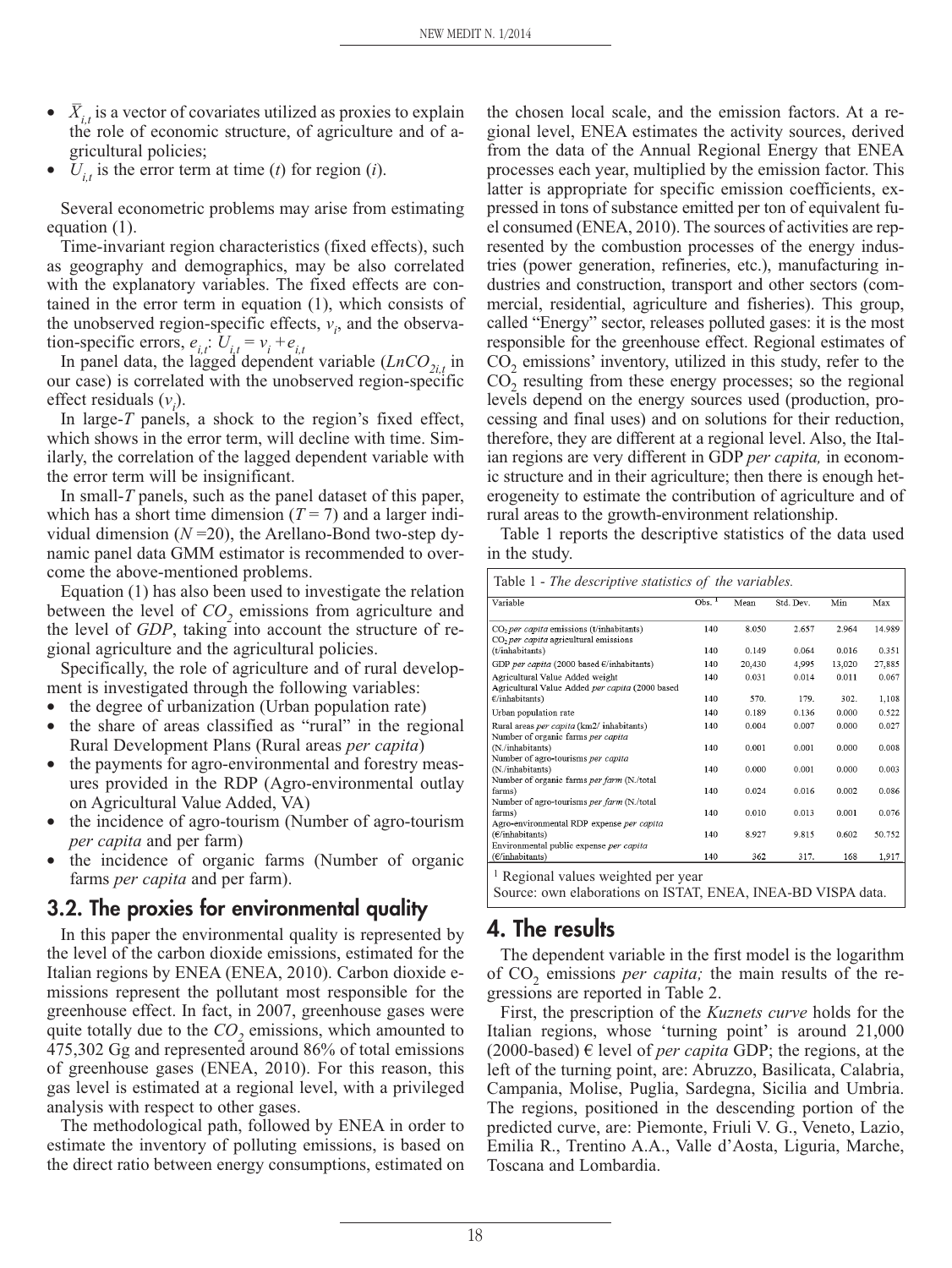|                                        | (1)         | (2)                       | (3)           |
|----------------------------------------|-------------|---------------------------|---------------|
| Variables                              | Model       | Model                     | Model         |
|                                        |             |                           |               |
| Lag of $log CO2$                       | $0.537***$  | $0.221***$                | $0.276***$    |
|                                        | (0.055)     | (0.069)                   | (0.073)       |
| Log GDP per capita                     | 47.636***   | 48.454***                 | 48.077***     |
|                                        | (11.738)    | (11.624)                  | (13.342)      |
| Log GDP per capita squared             | $-2.409***$ | $-2.441***$               | $-2.419***$   |
|                                        | (0.593)     | (0.590)                   | (0.683)       |
| Urban population rate                  | 7.385***    | 13.270***                 | 13.075***     |
|                                        | (2.371)     | (3.539)                   | (3.484)       |
| Number of organic farms per capita     |             | $-19.236***$ $-16.472***$ | $-18.341***$  |
|                                        | (3.200)     | (1.422)                   | (1.130)       |
| Number of agro-tourisms per capita     | 421.917***  | 203.794                   |               |
|                                        | (86.872)    | (145.914)                 |               |
| Agro-environmental outlay on Agric. VA | $1.905**$   | $2.613***$                | $2.239**$     |
|                                        | (0.794)     | (0.723)                   | (0.951)       |
| Rural areas per capita                 |             | $-525.330***$             | $-518.188***$ |
|                                        |             | (145.076)                 | (100.063)     |
|                                        |             |                           |               |
| Observations                           | 100         | 100                       | 100           |
| Number of regions                      | 20          | 20                        | 20            |
| Number of years                        | 6           | 6                         | 6             |
| Number of instruments                  | 21          | 22                        | 22            |
| Wald Chi2                              | 7986.45     | 7767.63                   | 27463.67      |
| Chi2(14)-Sargan test <sup>1</sup>      | 14.66       | 9.897                     | 10.52         |
|                                        |             |                           |               |
| Standard errors in parentheses         |             |                           |               |
| *** $p<0.01$ , ** $p<0.05$ , * $p<0.1$ |             |                           |               |
| $1 -$                                  | $  -$       | $\cdots$                  |               |

<sup>1</sup> Sargan test of overidentifying restrictions, H0: overidentifying re-

Specifically, in Figure 1, which reports the predicted curve and plots the observed regional data, we can see that in the increasing section of regional *EKC* there is more dispersion, with regions polluting much more then the predicted value; while in the decreasing portion of the curve there is less dispersion.

The *elasticity* of pollution is calculated with respect to the level of the mean income that is the average value of the natural logarithm of GDP *per capita* in the sample, which corresponds to 20,430 (2000-based)  $\epsilon$ . Elasticity of pollution onto *per capita* income is equal to -0.90.





Regarding the other variables, we can see that regions with more rural land *per capita* pollute less than the predicted value. Also, the highest presence of organic farms *per capita* improves environmental quality, while the agrotourism displays a negative impact. As regards the agricultural policy, the regression shows that a greater intensity of expenditure under the RDP regional agro-environmental measures is positively associated to a more degraded (in terms of  $CO<sub>2</sub>$ ) environment, therefore this specific policy seems to be "therapeutic" rather than preemptive.

The dependent variable in the second model is the logarithm of the level of agricultural *CO*<sub>2</sub> emissions *per capita*, the main results of the regressions are reported in Table 3.

The results of the second set of regressions show that the '*turning point*' predicted for the *CO*<sub>2</sub> emissions from agriculture is around 24,000 (2000 based)  $\epsilon$  level of *GDP* per capita, highlighting that, after a certain level of *per capita* income, agriculture also uses more environmental friendly technologies. This turning point is higher than the previous one: in order to observe a less polluted environment, for the Italian regions, it is necessary to overcome a level of *percapita GDP* equal to 20,430 (2000 based)  $\epsilon$  but agriculture contributes to pollution reduction only after a level of *percapita* GDP of 24,000 (2000 based)  $\epsilon$ . Then, richer regions have a more sustainable agriculture.

A greater intensity of expenditure under the RDP regional agro-environmental measures doesn't improve the environmental performances of agriculture, thus confirming that agricultural policy has not been an environmental policy since environmental quality has not been addressed effectively (Bureau and Mahé, 2008). The agro-environmental measures were unattractive because of small payments relative to conventional agriculture, of large implementation and information costs and of frequent changes in schemes with a burden in terms of predictability, efficiency and administrative costs. At the same time, the cross-com-

Table 2 - *The results of the Arellano Bond dynamic two-step estimation of Log CO2 emissions per capita.*

strictions are valid. Source: own elaborations.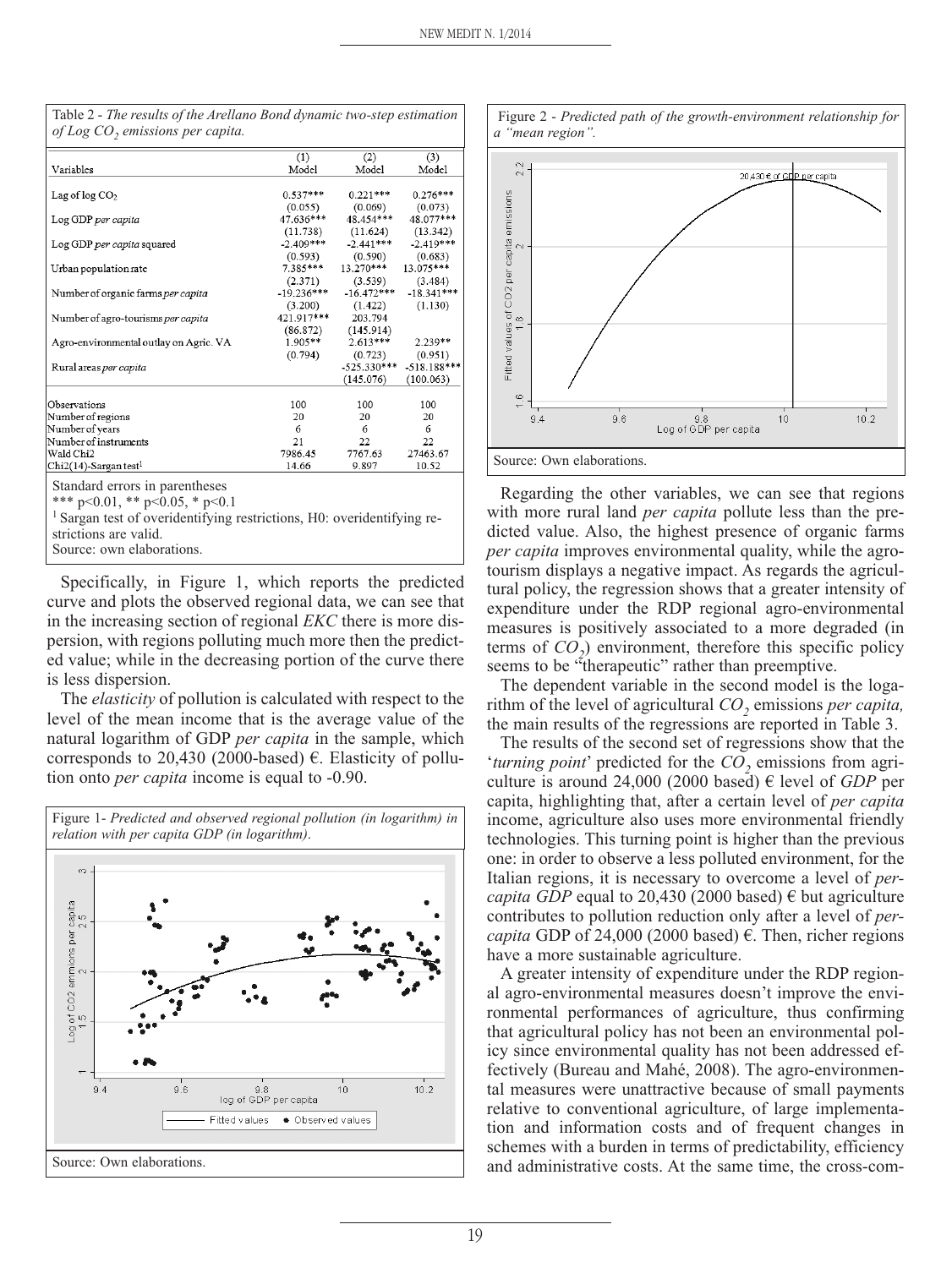|                                      | (1)           | (2)          |  |
|--------------------------------------|---------------|--------------|--|
| Variables                            | Model         | Model        |  |
|                                      |               |              |  |
| Lag of log CO <sub>2</sub>           | $-0.102***$   | $-0.0906***$ |  |
|                                      | (0.00678)     | (0.00468)    |  |
| Log GDP per capita                   | $120.0***$    | 102.8***     |  |
|                                      | (20.60)       | (15.22)      |  |
| Log GDP per capita squared           | $-5.969***$   | $-5.073***$  |  |
|                                      | (1.071)       | (0.792)      |  |
| Number of organic farms per farm     | $-0.344$      |              |  |
|                                      | (0.501)       |              |  |
| Number of agro-tourisms per farm     | $-5.051$      | $-6.265*$    |  |
|                                      | (3.434)       | (3.482)      |  |
| Agro-environmental outlay per farm   | $0.000447***$ | 0.000587***  |  |
|                                      | (0.000127)    | $(4.74e-05)$ |  |
| Rural areas per capita               | $-1.464***$   | $-1.499***$  |  |
|                                      | (196.9)       | (65.23)      |  |
| Observations                         | 100           | 100          |  |
|                                      | 20            | 20           |  |
| Number of regions                    | 6             | 6            |  |
| Number of years                      |               |              |  |
| Number of instruments                | 21            | 20           |  |
| Wald Chi2                            | 4737.61       | 1762.21      |  |
| $Chi2(14)$ -Sargan test <sup>1</sup> | 14.28         | 15.20        |  |

Table 3 - *The results of the Arellano Bond regression. Dependant va-*

Standard errors in parentheses

\*\*\* p<0.01, \*\* p<0.05, \* p<0.1

<sup>1</sup> Sargan test of overidentifying restrictions, H0: overidentifying restrictions are valid.

Source: own elaborations.

pliance conditions have not been proportional to the production of environmental services but perceived as a negative constraint only creating a control-threat syndrome (Bureau and Mahé, 2008).

Finally, the negative and weakly significant coefficient of the number of the agro-tourisms *per farm* seems to suggest that in contexts where agriculture is new demand-oriented, the primary sector displays a lower polluting impact, highlighting how these processes trigger bi-directional causality between the "multifunctional agriculture" and the environmental quality.

In Italy, few regions (Trentino A. A., Valle d'Aosta, Lombardia, Piemonte and Basilicata) have chosen an environmental friendly path for agricultural development in their RDPs since the 2000-2006 years (Mantino, 2008). The choice of an effective environmental friendly path for agricultural development requires consensus of regional socioeconomic actors as the preliminary discussion about the allocation of the regional plan funds for rural development involves representatives of the farming and agri-food industries but also of consumer and environmental associations. Organized citizen-consumers have been recently very active in the realization of short (km 0) supply chains giving an example of how preferences can act as a regulatory instrument (Brennan, 2006). An important role is also played by the public research and extension systems for the realization of geography-specific socially and environmentally sustainable production processes (Ascione *et al*., 2006) which should be complementary with the strategy chosen in the RDPs.

On the other hand, the policy design, addressed to environment improvement through GHG mitigation, should be multi-regional and multi-annual. Adoption of certain agricultural mitigation practices may reduce production within implementing regions but the production can shift to regions unconstrained by GHG mitigation objectives, resulting in no net reduction of emissions with a leakage effect. Other important elements, such as the substantial variability between seasons and between locations (Jonas *et al*., 2010) and the reduction in monitoring costs as the area sampled increase in size, suggest that the geographical extent and duration of the target unit should increase through multi-region and multi-years contracts (Smith *et al*., 2007).

## **5. Concluding remarks**

Objective of this paper was to verify whether the relationship between the level of *per capita* income and the environment quality, for the Italian regions, follows the prescription of an Environmental Kuznets Curve (EKC), taking into account the contribution of agriculture and rural areas.

The Arellano-Bond two-step dynamic panel data GMM estimator has been applied to a data set of the 20 Italian regions referred to the 2000-2006 period. Environment quality is represented by the level of per capita  $CO<sub>2</sub>$  emissions from the whole economy and by the level of per capita  $CO<sub>2</sub>$ emissions from agriculture.

The regression results show that the EKC prescription holds for the Italian regions. The turning-point is equal to a level of per capita income of around 21,000 (2000-based)  $\epsilon$ for the pollution sourced from the whole economy and to a level of 24,000 (2000-based)  $\epsilon$  for the pollution sourced from the primary sector.

This means that agriculture is the other economic sectors' follower in the adoption of environmental friendly techniques. In fact, more agricultural regions are found on the rising section of the curve with a higher dispersion of regions than in the descending section where more environmental friendly regions are concentrated.

Finally, the agricultural policy is not an environmental policy since a greater intensity of expenditure under the RDP regional agro-environmental and forestry measures is positively associated to a more degraded (in terms of  $CO<sub>2</sub>$ ) environment thus confirming that essential public policy stakes are not addressed effectively, "... they are mainly cosmetic measures and rhetoric or lip service" (Bureau and Mahé, 2008).

A sustainable management of rural public goods could be obtained through an agricultural policy which changes the logic of cross compliance conditions towards payments tied to commitments made by operators in order to push a real change in farmers' behaviour and to effectively influence entrepreneurs' production decisions.

The implementation of an environmental friendly path for agricultural development require consensus of regional socio-economic actors involved and consistency of the choice